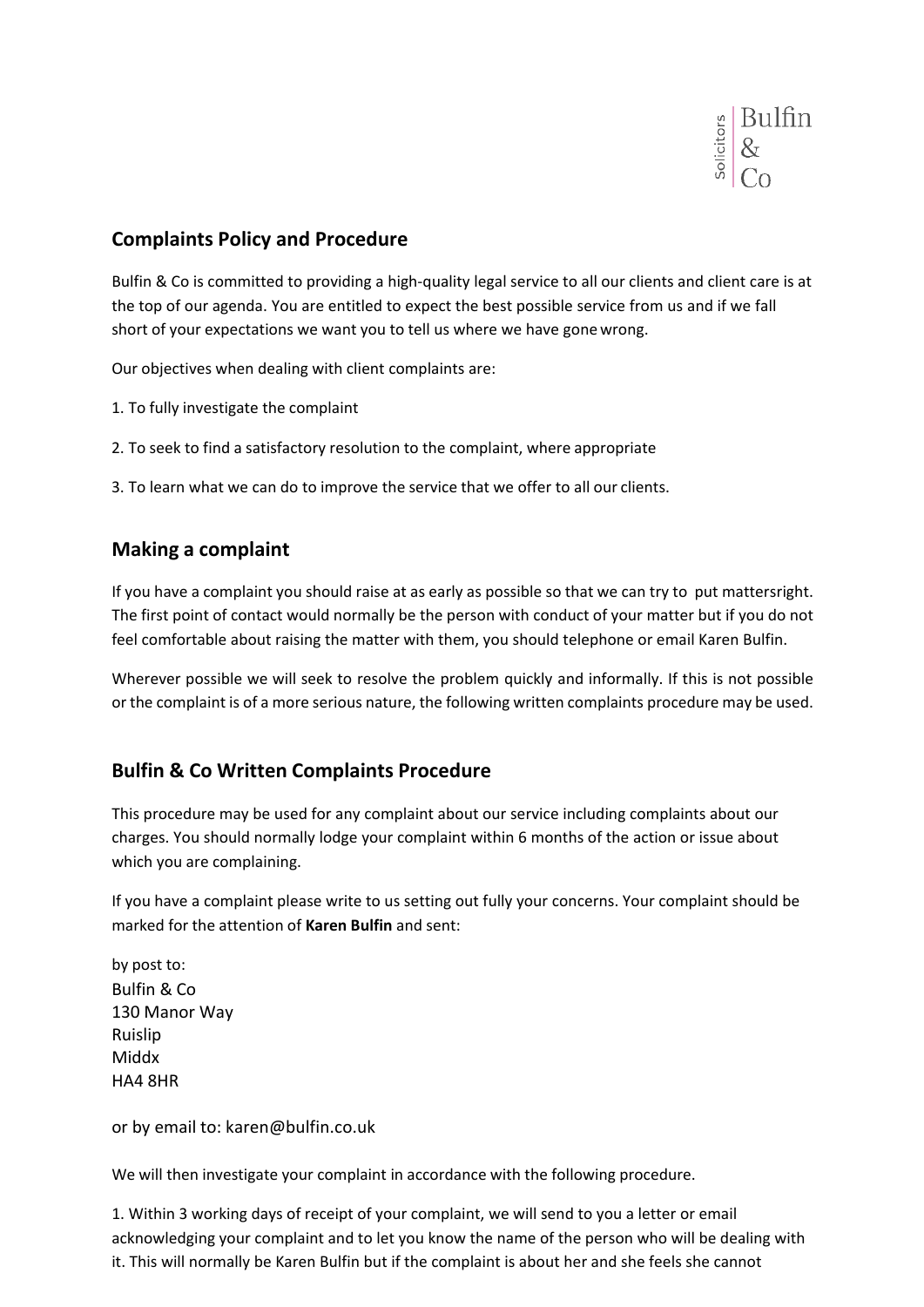handle your complaint objectively, she may refer the complaint to another member of staff to investigate. We reserve the right to appoint a third party from outside of the Firm, such as another Solicitor, to investigate the complaint where we consider this to be in the best interests of the parties.

2. Where appropriate we will confirm what we understand your complaint to be so that we can address your issues satisfactorily. We will then initiate an investigation into your complaint.

3. Normally within 14 days of acknowledging your complaint, we will write to you setting out our response to your complaint which, hopefully, will resolve the matter.

4. If for any reason the investigation of your complaint has not been concluded within 14 days, due for example to the absence of a relevant individual on annual leave, we will write to you to advise of progress in the investigation, explain the delay and to give you a proposed revised timescale for responding

5. If having received our written response to your complaint you are still not satisfied, you can write to us again setting out your reasons. You should do this within 5 working days of receiving our response. We will then arrange to review our decision and invite you to attend a meeting with Karen Bulfin or a third party appointed in accordance with clause 1 above.

6. We will let you know the result of the review within 14 days of the end of the review. At this time we will write to you confirming our final position on your complaint and explaining ourreasons.

7. If we have to change any of the timescales above, we will let you know and explain why. Equally, if you need more time our policy is to be sympathetic provided the request is made in advance.

### **Further information**

If we are taking any action or introducing any changes as a result of your complaint we will inform you of our proposals.

We will do our best to learn from your complaint.

For the avoidance of any doubt, the complaints handling procedure is a free service to clients. No charge will be made to you for making a complaint or for anything done in accordance with this procedure.

### **Legal Ombudsman**

If you are still not satisfied, you can then contact the Legal Ombudsman by telephoning 0300 555 0333 or writing to them at PO Box 6806 Wolverhampton WV1 9WJ or by email to enquiries@legalombudsman.org.uk about your complaint. Normally you must do this within six months of receiving a final written response from us. A separate sheet detailing the powers of the Ombudsman and relevant time limits is attached to this procedure. For further information please view their website www.legalombudsman.org.uk.

The Legal Ombudsman may not deal with a complaint about a bill if you have applied to the court for assessment of that bill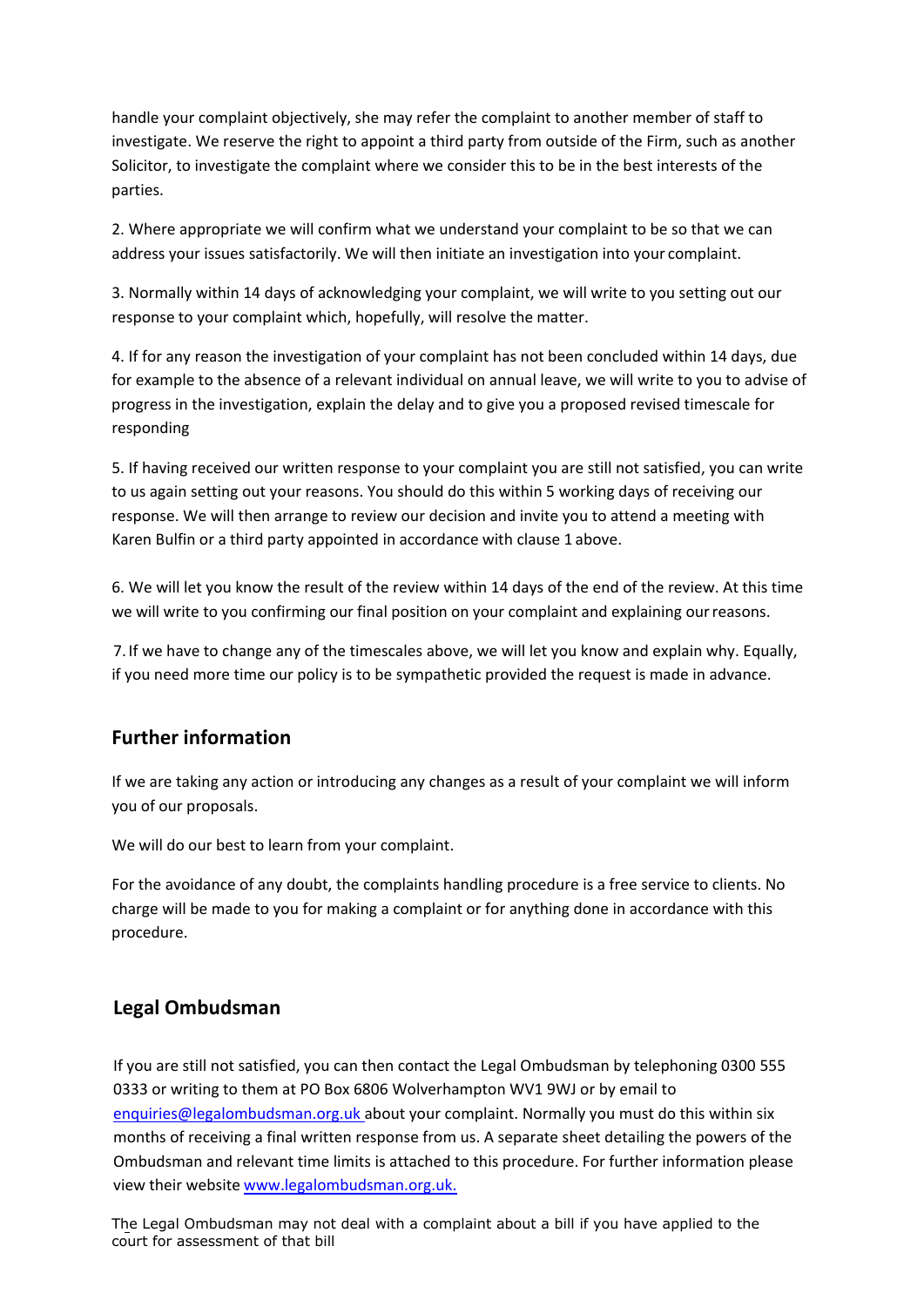# **Solicitors Regulation Authority (SRA)**

We are authorised and regulated by the Solicitors Regulation Authority (SRA) and if you have any complaints about our behaviour these can also be made to the SRA. More details can be found on their website: https://www.sra.org.uk

**Bulfin & Co Complaints policy and procedure 2021**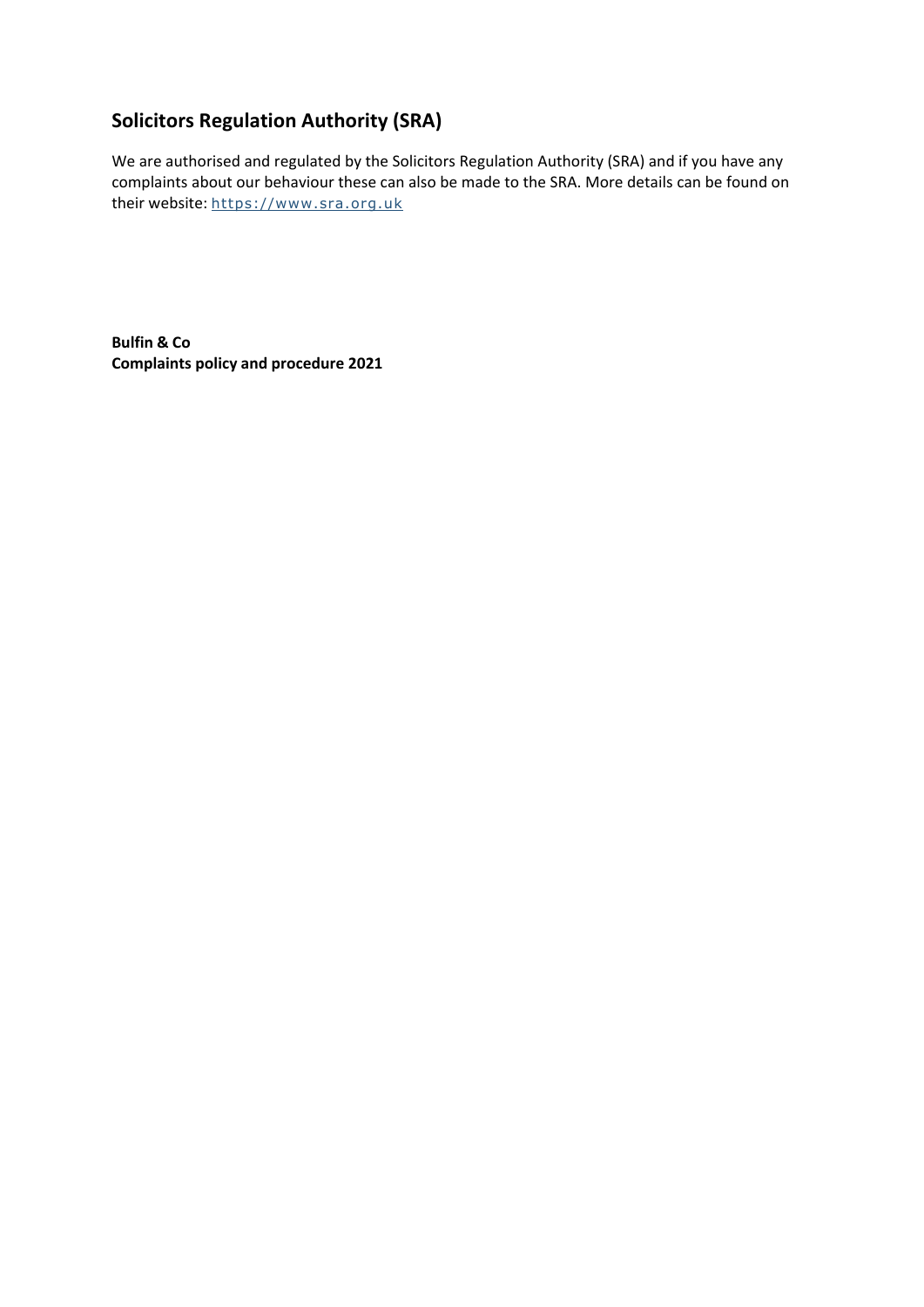#### **APPENDIX**

### **INFORMATION FOR CLIENTS RE LEGAL OMBUDSMAN (LeO) and SOLICITORS REGULATORY AUTHORITY (SRA)**

The Legal Ombudsman deals with complaints about various legal services providers, including solicitors. Following changes to the Legal Ombudsman's rules, introduced in February 2013, theLegal Ombudsman's powers are extended and now most complaints against solicitors can be dealt with in this way. This document is intended only as a general guide to the powers of the Legal Ombudsman and relevant time limits and is not exhaustive. If you are considering making a complaint to the Legal Ombudsman, you should refer to the information on their website www.legalombudsman.org.uk or contact them for further advice and information. The full contact details are:

The Legal Ombudsman PO Box 6806 Wolverhampton WV1 9WJ Tel. 0300 555 0333 Email: enquiries@legalombudman.org.uk

#### **Who can complain to the Legal Ombudsman?**

You can complain to the Legal Ombudsman if you are or have been a client of this Firm and you have a complaint about ourservice. You can also complain to the Legal Ombudsman if you are a prospective client of the Firm and you feel you have unreasonably been refused a service by us or if you feel we are persistently or unreasonably offering a service that you do not want.

#### **Time limits**

The Legal Ombudsman can only investigate complaints up to 6 years from the date of the matter about which you are complaining or within 3 years of when you found out about the problem. The Legal Ombudsman will not accept complaints where the matter that you are complaining about tookplace before  $6<sup>th</sup>$  October 2010 or you found out about it before this date.

**IMPORTANT** - The Legal Ombudsman expects you to try and resolve matters with us first and this is why we have a complaints procedure. Provided that we give you full information about your right to take a complaint to the Legal Ombudsman at the end of the complaints process, your time limit for complaining to the Legal Ombudsman is limited to 6 months from the date on which you receive our final response under the complaints process.

#### **Financial limits**

The Legal Ombudsman can award compensation of up to £50,000.00 to reflect all or any of the following:

- Compensation for loss suffered
- Compensation for inconvenience/distress
- The reasonable cost of putting things right, and